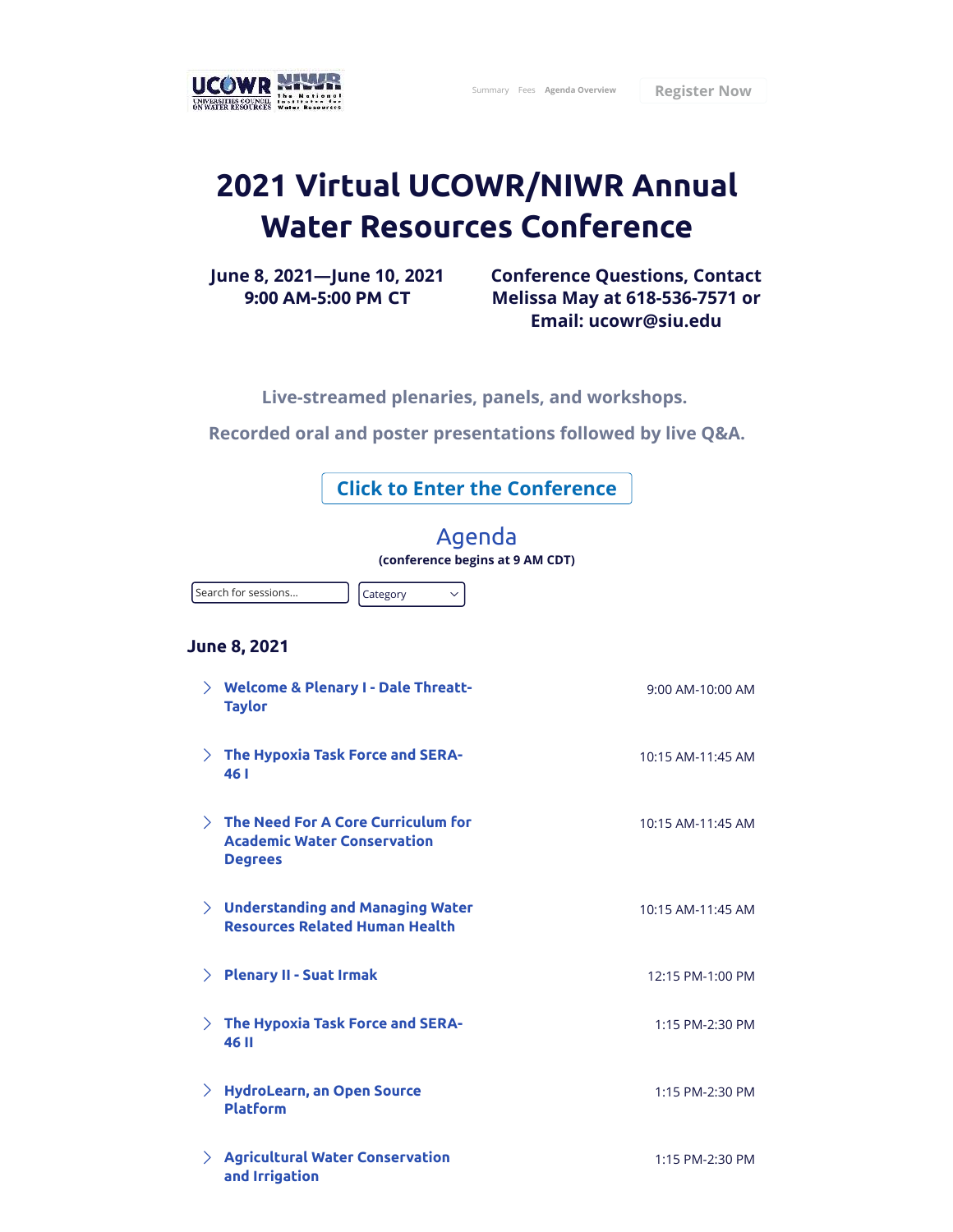|        | $>$ Hypoxia Task Force States Nutrient                                                                                                 | 2:45 PM-4:00 PM   |
|--------|----------------------------------------------------------------------------------------------------------------------------------------|-------------------|
|        | <b>Reduction Strategies</b>                                                                                                            |                   |
|        | $\angle$ Water and Big Data                                                                                                            | 2:45 PM-3:45 PM   |
|        | $>$ Tracking Watershed Nutrients                                                                                                       | 2:45 PM-3:45 PM   |
| $\sum$ | <b>Groundwater Sustainability: From</b><br><b>Regional Practices to a National</b><br><b>Agenda</b>                                    | 4:00 PM-5:00 PM   |
|        | $\angle$ Agricultural Water Economics                                                                                                  | 4:00 PM-5:00 PM   |
|        | $\angle$ Stormwater Infrastructure and<br><b>Management</b>                                                                            | 4:00 PM-5:00 PM   |
|        | $>$ Student Career Night                                                                                                               | 5:30 PM-6:30 PM   |
|        | <b>June 9, 2021</b>                                                                                                                    |                   |
|        | $\angle$ Plenary III, Warren Hall Medal<br>Recipients, Dr. Ron Lacewell and Dr.<br><b>Mac McKee</b>                                    | 9:00 AM-10:00 AM  |
|        | $\angle$ Human Dimensions of Water<br><b>Resources Management</b>                                                                      | 10:15 AM-11:45 AM |
|        | $>$ Agricultural Water Quality                                                                                                         | 10:15 AM-11:30 AM |
|        | $\angle$ Water Resources Extension:<br><b>Achieving Actionable Science to</b><br><b>Inform Sustainable Community</b><br><b>Actions</b> | 10:15 AM-11:45 AM |
|        | > Plenary IV - Sacoby Wilson                                                                                                           | 12:15 PM-1:00 PM  |
|        | $\angle$ Environmental and Social Justice in<br><b>Water Issues</b>                                                                    | 1:15 PM-2:30 PM   |
| $\sum$ | <b>Ecohydrology</b>                                                                                                                    | 1:15 PM-2:30 PM   |
|        | $\angle$ Extension Education - Adapting to a<br><b>Changing Audience</b>                                                               | 1:15 PM-2:30 PM   |
|        | $\angle$ Coastal Water Issues                                                                                                          | 2:45 PM-3:45 PM   |
|        | $\angle$ Water Extension                                                                                                               | 2:45 PM-3:45 PM   |